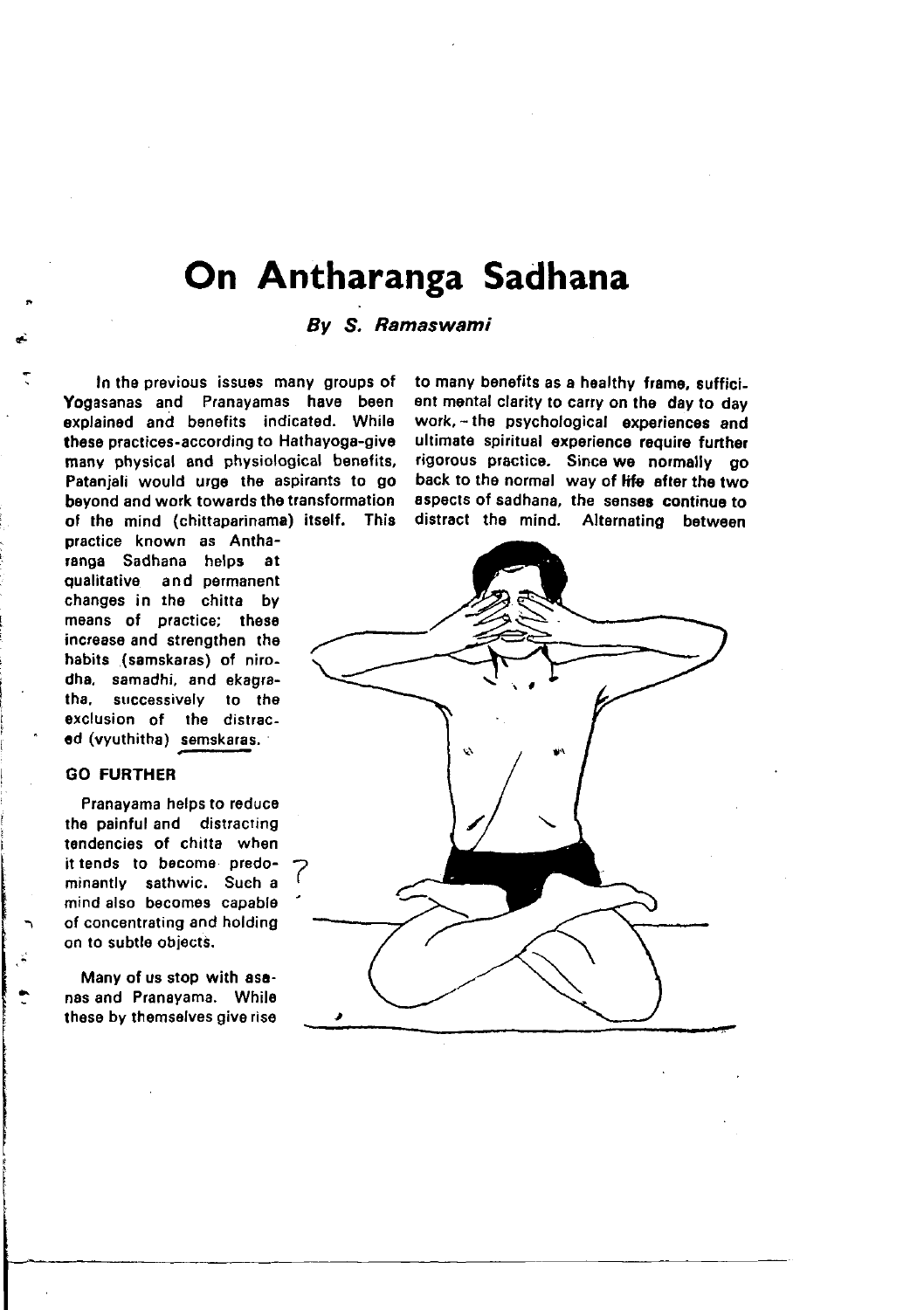yogabhyasa of the rudimentary kind and sensual activities, we wonder about the real efficacies of Yogasadhana.

Pratyahara, the fifth anga of yoga is to help prevent this slide back. Antogonist to further vogabhyasa is the indulgence through the sensual objects which lead again to passion and delusion. Having practised vama, nivama, asana and pranavama to achieve mental clarity, the indrivas' influence on the mind greatly reduces. When that happens, there is a better awareness, of the spotless satwic aspect of chitta and the indrivas also become satwic. Hence they, as it were, merge with the chitta Satwa. That is, as the chitta is given other subtler Tatwas, the indrivas do not cause any interference.

# SHANMUKHI MUDRA HELPS

Pratyahara, some people aver, is an effect of Asana and Pranavama, while some say it is also a specific practice. Shanmukhimudra, a simple exercise mentioned in February 1978 issue helps strengthen the Pratvahara habit. But a fundamental decision about what object or Tattwa should be contemplated upon by the now free satwic chitta, should be made Here there are as many views as there are schools. For instance Hathayogis refer to nadanusandhana or listening to the Anahata (that which lite. rally means that sound produced without rubbing of two objects) made possible by Shanmukhimudra and this should be attempted.

The third chapter of Pataniala voga is devoted exclusively to describe the technique of concentration, the tatwas to be concentrated and the benefits or siddhis that accrue to the abhyasi.

The technique itself consists of three stages. but put as one is called Samyma or

antaranga sadhana. The three parts, viz. Dharana, dhyana and samadhi are only different discernable stages each succeeding the other.

In the first chapter of Patanjala yoga, samadhi in its various ramifications are detailed. In the second, the prerequisite practises to make the mind fit for Dharana are described. In the third chapter to create interest and also for those so inclined. certain siddhis are described and the means of such attainments

Ã

 $\tilde{z}$ 

Ä

жx

 $\ddot{\phantom{1}}$ 

Going back to the question of what should be the object for contemplation, the Rshi is delightfully vague in this, mainly to accomodate the various classes of antaranga abhyasis - whether he be a devotee, religious person, Bhairagi gnani or a siddha. However, the commentators and the puranas have some specific quidelines.

Even though by means of the yama to Pratvahara, the basic defilement of restless. ness of the chitta is greatly reduced, since the chitta is basically wandering and unsteady (Manaschanchalam Asthiram). without conjoining with an object, it does not become steady and hence the need for support of an object (Aasraya).

# **SUBHASHRAYA**

But we have excluded, by means of Bahirangasadhana those contacts which produce painful bondage. It is now necessary to find the support (ashraya) of that object (a form, a thought, a feeling) which without being the cause of a slide back to bondage, would progressively lead the abhyasi to Kaivalya (there are very many names given to this ultimate state of chitta). through stages of superior enlightenment.

Such an object is termed as subhasrava. It the mind, contacting an object, by which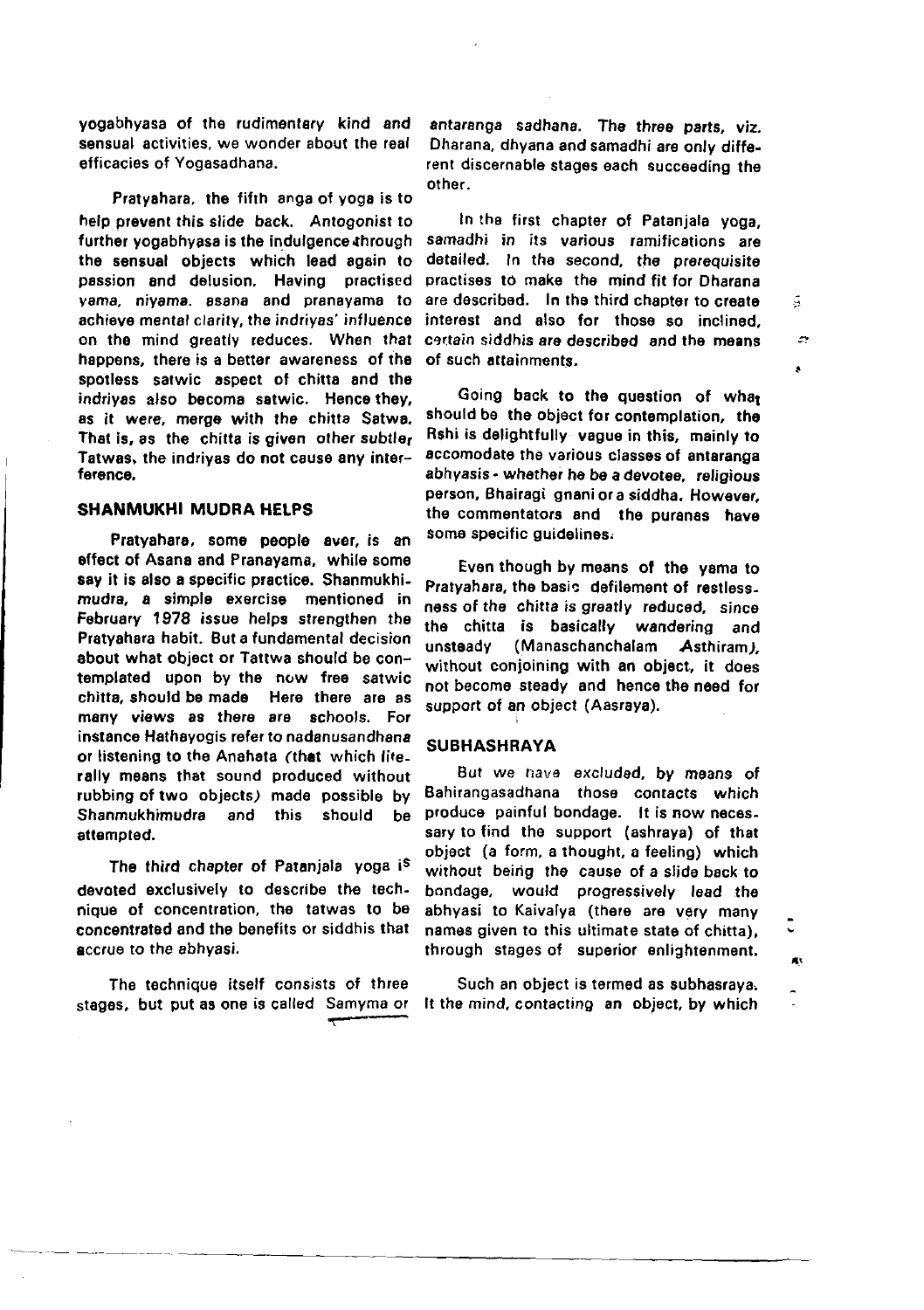does not suffer restlessness and subsequent bondage (Bandha), that object or support is known as subhasraya. This subhasraya is of two kinds. Bahya and Aantara.

It has been the practice to start with Babya dharana. To focus the mind on the charming Murti of the Lord, made of panchaloha and as per the Agamas fortified by the mantra is Bahya dharana. However, when a devotee by repeated practice has the chittavirthi of the enchanting form of the Lord, even without the aid of the vigraha, then it becomes Antardharana. Bhakti is not merely unrestrained emotion of Love, but the channelising the chitta towards the divya form of Lord so that the Bhakta has it always in his chitta to the exclusion of all orher thoughts or Vrithis.

#### OTHER KINDS OF DHARANA

The yogis, however, suggest other kinds of Anthardharana which will be helpful equally to Bhaktas, gnanis. dharmis and Bairagis. To focus attention, as taught by a learned preceptors, on such 'centres in the Body as naval (Nabhi chakra), heart regron (htidaya pundarika) sahasrara, nasagra. jihvaagra, Bhrumadhya is also anthara dharana, which when developed to dhyana and samadhi leads to vanous siddhis.

> Praanaayamena Pavanam Pratyaahaarena cha Indriyam Vasikfitya Tatah kuryaath Tatstaanam Subhaasrave.

Having brought under control the neurological forces by Praanaayama, the senses by Pratyaahaara, one should resort to contempla:ion on a peacefulprinciple for mental stability. According to Vishnupuranam, Antaradharana is frrmly fixing the enchanting form of the Lord in one's mind and this practice of dharana should be done until dhyana takes place. Srimad Bhagavatarm and many other Puranas also detail this practice.

The difference between dharana, dhyana and samadhi are subtle, but have however been described in yogic texts and also the Puranas. When the chitta having taken to a Subha object, continues to remain submorged in the vrithi without a switch to another, that state of the mind is called dhyana vrithi. Even though dharana is also a chitta vrithi on one object, there is considerable effort in warding off other intruding objective vrithis. In dhyana, without effort the mind stays with the object, effortlessly, According ro Vishnu Purana:

Tadrupe Pratyayaikaagra Santatischa Arya nisspunha Tad dhyanaihi Prathamairangaihi Shadbhihi Nishpad-<br>vate nripa.

However in dhyana, the distinction between the meditator (dhyata) and the object of meditation (dhyeyam) remains.

In Samadhi, or moro spocitically the sampragnata or sabija samadhi. when the distinction between the dhyata and dhyeys vanish and only the object shines in its full glory, then it is samadhi. The technical term used by yogis for antaranga sadhana is samvama.

# CAN BE CHANGED BY PRACTICE

One more pertinent observation may be made. The Antaranga sadhana produces its own changes in the chitta, it is said chitta is but the remainder of previous samskaras (Samskara sesham hi chittam); thus powerful samskara replace weak samskara (Ptabalena durbalasya Badaha), which observation is common knowledge.

Due to repeated sensual experiences our chitta hss the samskaras of outgoing (vikshipta). Due to vasanas of them people repeatedly go for such experiences. Further a strengthening such samskaras also takes place by repeated indulgence. But it is possible to change it by practice, which is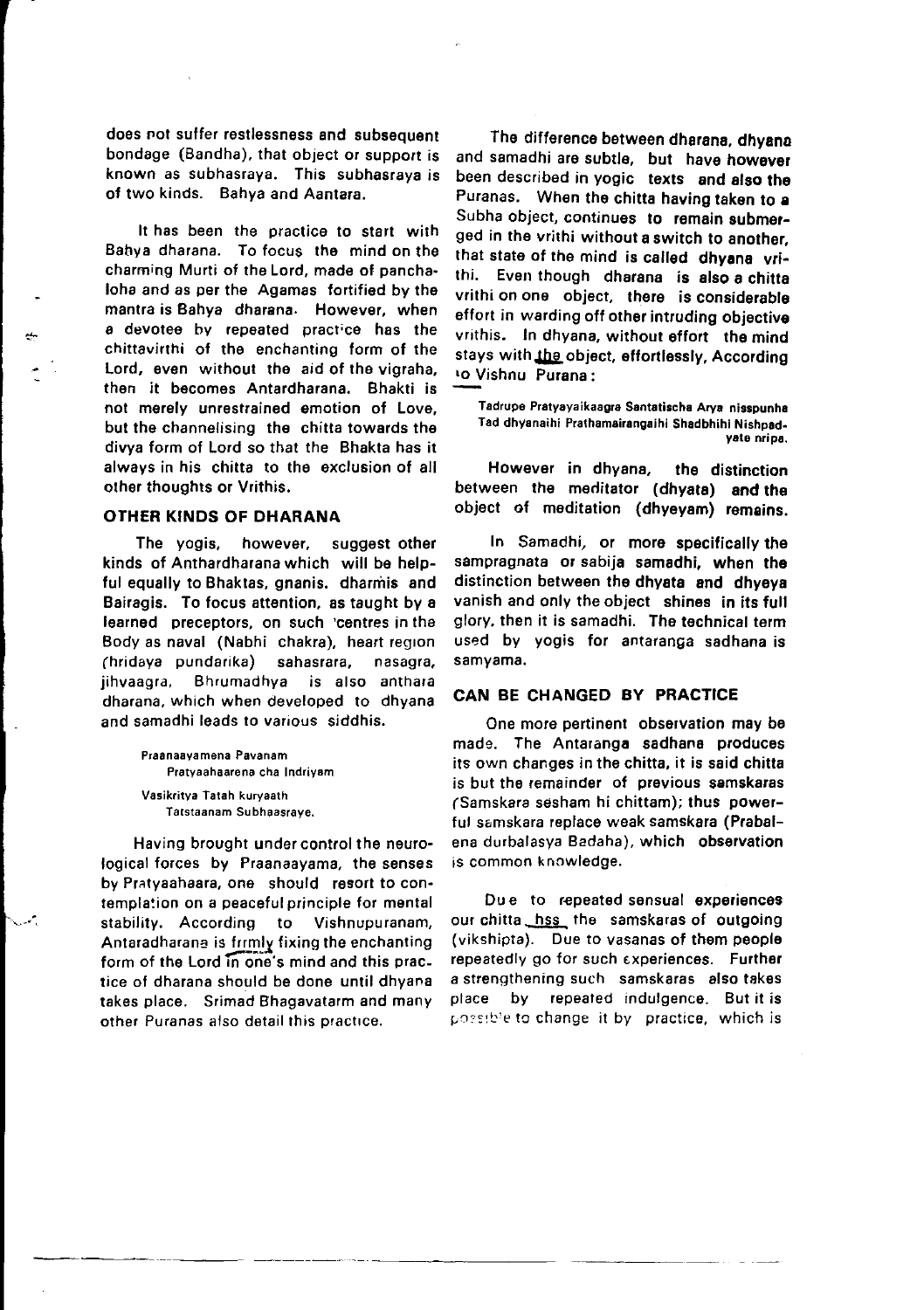detailed in the science of yoga. The Antaranga sadhana produces mutations in the brain. The Vyuthitha chitta full of outgoing sams. karas is replaced by nirodha samskara, which is to refuse to respond to external stimuli. Then the samvama produces a samadhi parinama or the mental transformation to remain in one object, to the exclusion of all other chittavrithis including the feeling o' separate individnal identity. When this s continued, the chitta becomes completely tranaformed to being with one vrithionly which is Ekagrata parinama. When such chitta parinama takes place, just as it is difficult to make the Vyuthitha or wandering chitta to even start on yoga, when this final sabiia samadhi is achieved, the chitta transformation becomes so complete it is equally difficult to make such a concentrating mind to be disturbed. The Upanisads, puranas, smirti eulogize such states. It is the contention of yoga, that such stages are possible and are mechanical processes attainable by right practice and by practice alone.

### **ANTARDHARANA**

Vyasa commentary on Patanjala yoga refers to a pnmber of places or objects for such samyama, each one leading to its own siddhis and supernormal powers and possession. Every chitta has the capacity for such transformation, and such accomplishments.

It is aaid that by samyama on the distinction between word (sabda), the object referred by the word (artha) and the formation in the mind (pratyaya) one can understand the language of all species. By samyama or deep concentration on the basic tendencies of an individual (samskara), one can nnderstand one's previous birth. Then samvama on the moods (Prathyaya), mind reading becomes possible.

By developing tendencies of friendship, compassion, satisfaction and indifference to persons who are respectively contented, suffering, righteous, and unlawful-to the extent  $\sim$ of samvama-one acquires enormous mental a strength. And samyama on the principle of light known as jyotishmati vrithi, the  $\epsilon$ range of vision increases to long distances and fine objects.

By samyama on the sun, knowledge of all universe dawns. On chandra, if one does yogic sadhana, knowledge of the galaxies become known. The polar star, samyama on which provides the key for the motion of  $e^{-7}$ the stars and the galaxies.

#### **INTERNAL SIDDHIS**

Nearer home, within oneself, by samyama on naval region (Nabhichakra) one gets  $\mathbb{R}^n$ to know about one's anatomy (kayavyuha). Concentration on the inside of the throat (near the glottis) leads to control of the  $\frac{1}{2}$ physiological functions, thirst and hunger. A nadi called Kurma is identified as the bronchial area. Concentrating on that, steadiness of mind (breath) accrues. By samy-<br>ama on Brahmarandhra, one communicates with siddhapurushas.

#### **PRAATIBHA**

Then certain people have intuitive know - 23 ledge. All have it but in some it is more manifest and frequently so. It is called Praatibha, which is indicative. By concentrating and developing this intuitive power, everything comes to be known. By concentrating on one's own heart region, as described in such vidyas as Dahara vidya, one understands one's own mind.

The Chitta is of Trigunas, but the purusha is pure consciousness. By concentrating on this distinction one gets to know the real nature of one's own self.

The samyamas referred to so far are on specific principles leading to various know.